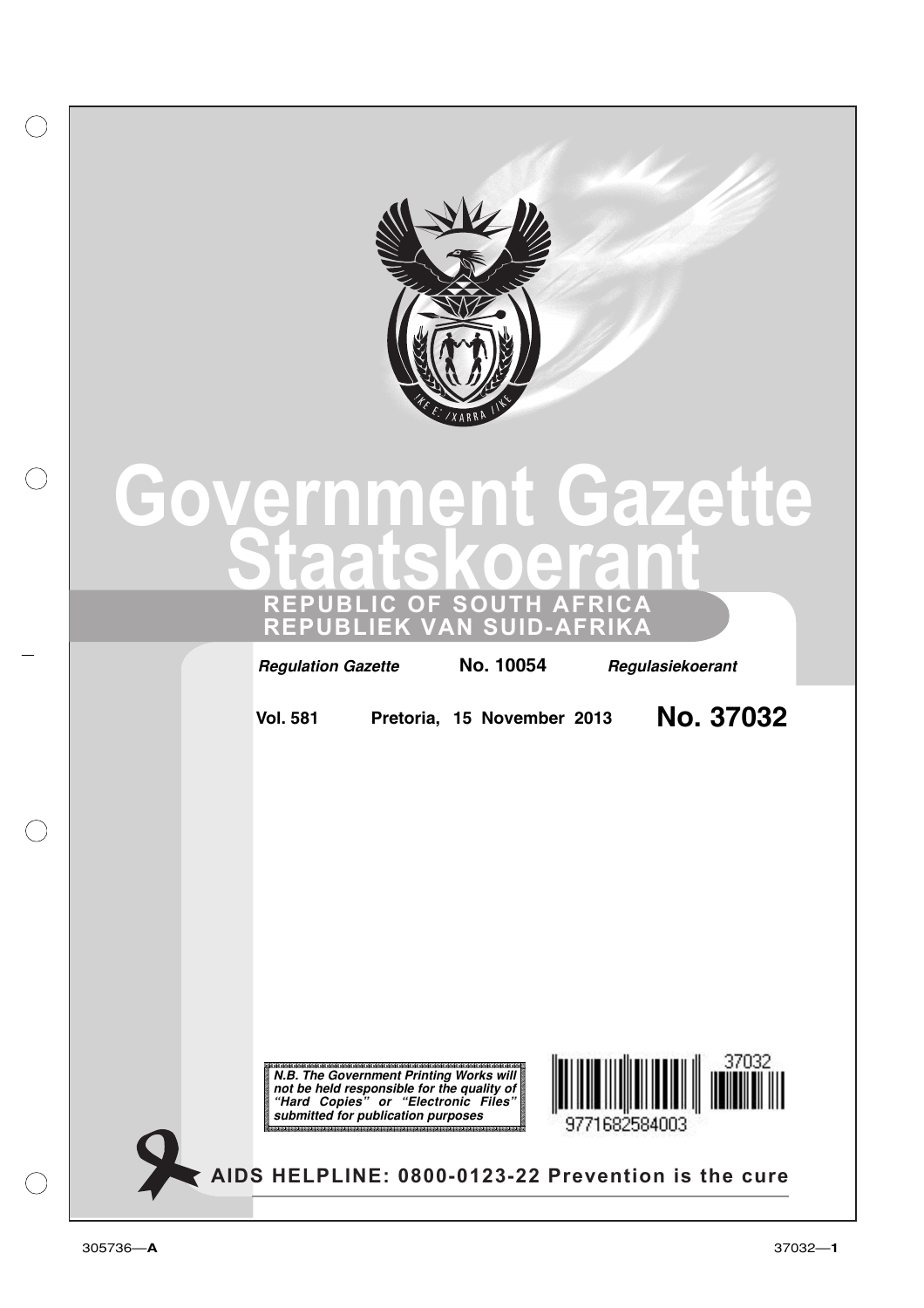### **IMPORTANT NOTICE**

**The Government Printing Works will not be held responsible for faxed documents not received due to errors on the fax machine or faxes received which are unclear or incomplete. Please be advised that an "OK" slip, received from a fax machine, will not be accepted as proof that documents were received by the GPW for printing. If documents are faxed to the GPW it will be the sender's responsibility to phone and confirm that the documents were received in good order.**

**Furthermore the Government Printing Works will also not be held responsible for cancellations and amendments which have not been done on original documents received from clients.**

# **CONTENTS • INHOUD**

Gazette No.

Page<br>No.

No.  $\sim$  No.

#### **GOVERNMENT NOTICE**

**Health, Department of**

Government Notice

R. 870 Medicines and Related Substances Act (101/1965): General Regulations made in terms of the Medicines and Related Substances Act................................................................................................................................................. 3 37032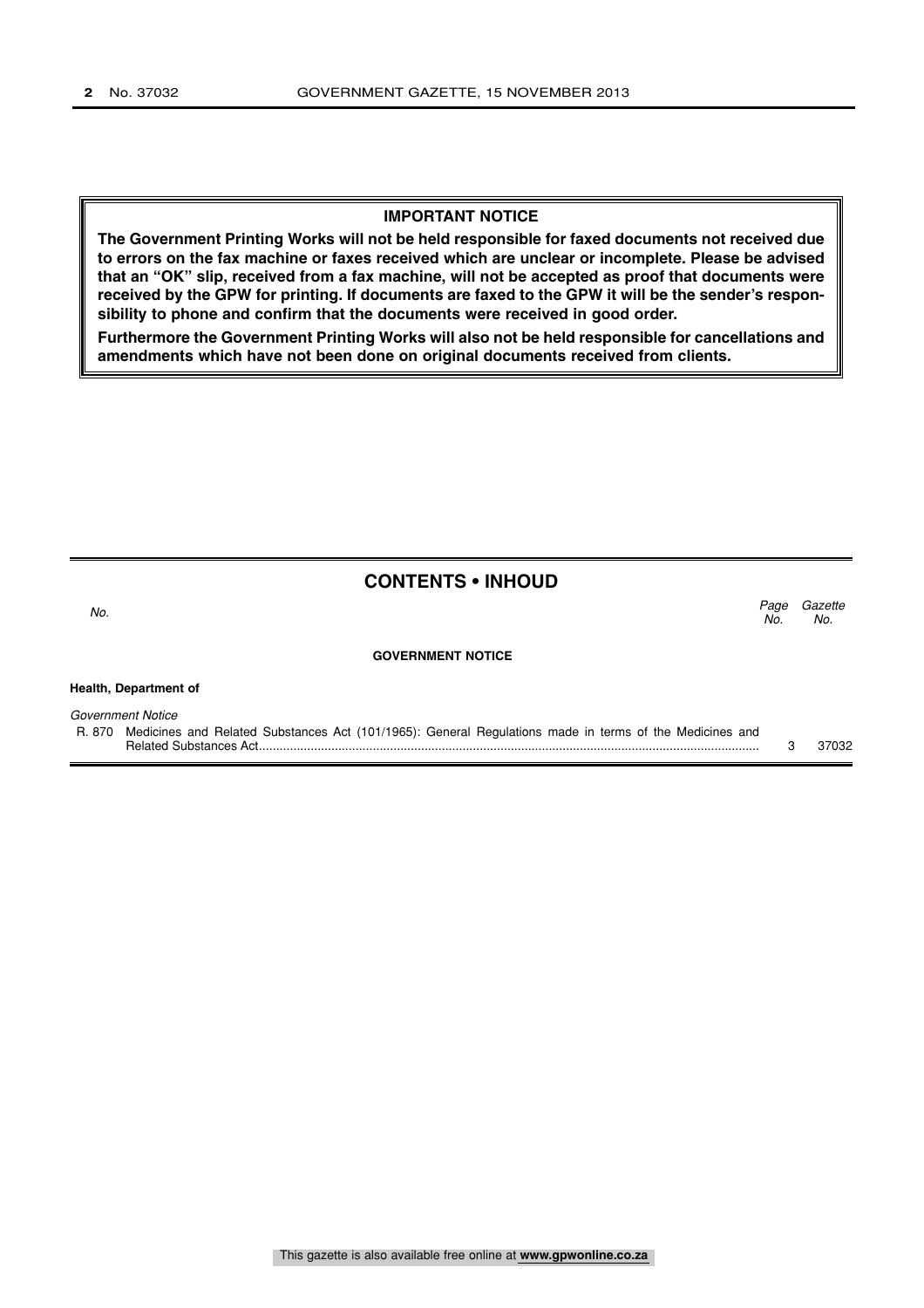# GOVERNMENT NOTICE

# **DEPARTMENT OF HEALTH**

### **No. R. 870 15 November 2013**

MEDICINES AND RELATED SUBSTANCES ACT, 1965 (ACT NO. 101 OF 1965)

# GENERAL REGULATIONS MADE IN TERMS OF THE MEDICINES AND RELATED SUBSTANCES ACT, 1965 (ACT NO. 101 OF 1965): AMENDMENT

The Minister of Health has, in consultation with the Medicines Control Council, in terms of section 35 of the Medicines and Related Substances Act, 1965 (Act No. 101 of 1965), made the regulations in the Schedule.

# **SCHEDULE**

### **Definitions**

1. In these regulations "the regulations" means the General Regulations as published under Government Notice No. R. 510 in GG 24727 of 15 April 2005, as amended. "the Act" means the Medicines and Related Substances Act, 1965 (Act 101 of 1965)

### Amendment of Regulation 1

2. Regulation 1 of the Regulations is hereby amended by the insertion of the following definition after the definition of "bonded warehouse":

"clinical trial" means an investigation in respect of a medicine for use in humans and animals that involves human subjects or animals and that is intended to discover or verify the clinical, pharmacological or pharmacodynamic effects of the medicine, identify any adverse events, study the absorption, distribution, metabolism and excretion of the medicine or ascertain its safety or efficacy;

"complementary medicine" means any substance or mixture of substances that-

- (a) originates from plants, minerals or animals;
- (b) is used or intended to be used for, or manufactured or sold for use in assisting the innate healing power of a human being or animal to mitigate, modify, alleviate or prevent illness or the symptoms thereof or abnormal physical or mental state; and
- (c) is used in accordance with the practice of the professions regulated under the Allied Health Professions Act, 1982 (Act No. 63 of 1982);".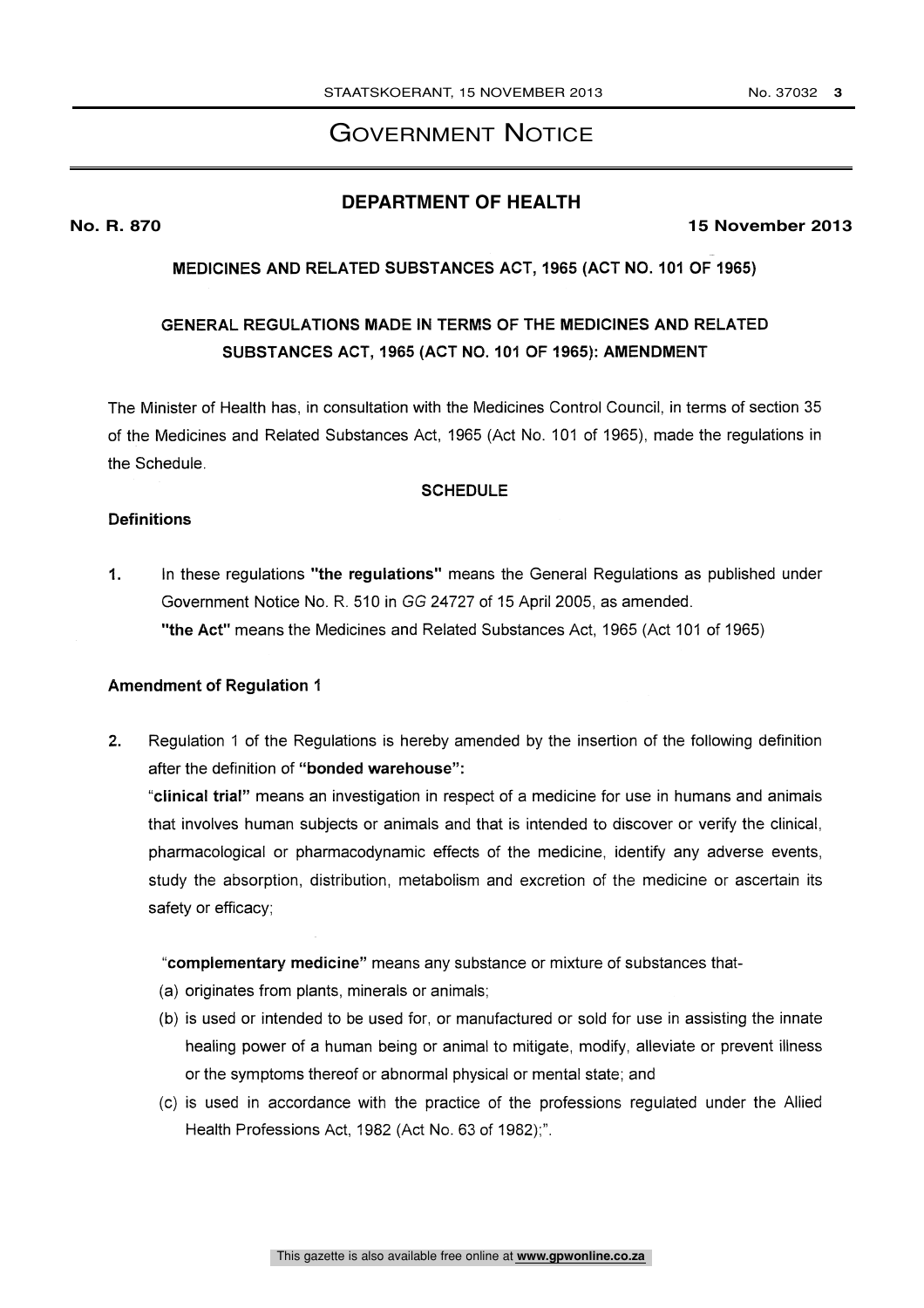3. Regulation 2(1) of the Regulations is hereby amended by the substitution for paragraph (a) of the following paragraph:

"(a) (i) are pharmaceutically equivalent, i.e, contain the same amount of active substances in the same dosage form, meet the same or comparable standards and are intended to be administered by the same route; or

(ii) are pharmaceutical alternatives, i.e, contain the same active moiety but differ either in chemical form of that moiety or in the dosage form or strength; and".

# Amendment of Regulation 6

- 4. Regulation 6 of the Regulations is hereby amended by-
- (a) the substitution for paragraph (b) of the following paragraph:
	- "(b) approved name and quantity of each active ingredient of the medicine contained in a dosage unit or per suitable mass or volume or unit;"; and
- (b) the addition of the following paragraphs:
	- "(h) name of the final product release responsibility;
	- (i) date of registration; and
	- (j) conditions of registration, if any.".

### Amendment of Regulation 8

- 5. Regulation 8 of the regulations is hereby amended by-
- (a) the substitution for paragraph (c) of subregulation (1) of the following paragraph:
	- "(c) the registration number of the medicine allocated in terms of section 15(6) of the Act or the application number allocated by Council in terms of the Act followed by the expression Act 101/1965;"
- (b) the addition of the following paragraphs in subregulation (1):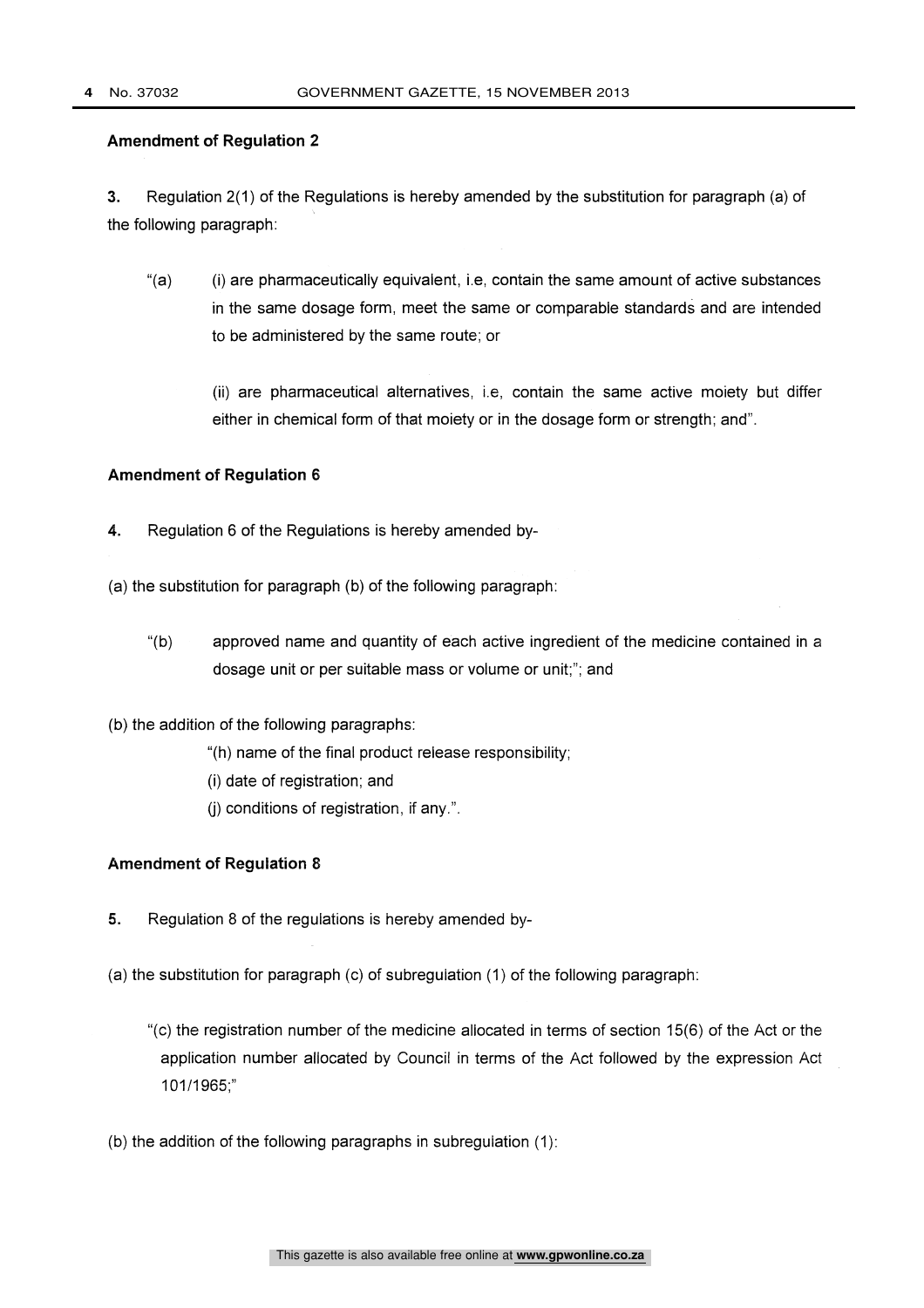- "(z) the category of medicine immediately preceding the registration or application number;
- (aa) the pharmacological classification of the medicine; and
- (bb) in the case of a complementary medicine-
	- (i) a statement identifying the discipline of the medicine; and

(ii) if the medicine has not received registration with the Medicines Control Council the disclaimer "This medicine has not been evaluated by the Medicines Control Council. This medicine is not intended to diagnose, treat, cure or prevent any disease.";

- (c) the substitution for subregulation (2) of the following subregulation:
	- "(2) If the medicine package bears both an immediate container label and an outer label, the requirements of sub-regulation (1) shall apply to the outer label as well: Provided that it shall be sufficient to provide on the immediate container label-
		- (i) in the case of medicines intended for administration by injection and having a total volume not exceeding 5 ml, the details prescribed in paragraphs  $(b)$ ,  $(e)$ ,  $(m)$ ,  $(n)$ ,  $(o)$ , (p) and (bb) of sub-regulation (1);
		- $(i)$ . in the case of an ointment, cream, gel or powder having a net mass not exceeding 10 grams, the details prescribed in paragraphs  $(b)$ ,  $(c)$ ,  $(e)$ ,  $(f)$ ,  $(n)$ ,  $(o)$ ,  $(p)$ ,  $(x)$  and  $(bb)$  of sub-regulation (1);
		- (iii) in the case of liquid, solution or suspension having a total volume of more than 1 ml, but not exceeding 15 ml, the details prescribed in paragraphs  $(b)$ ,  $(c)$ ,  $(d)$ ,  $(e)$ ,  $(n)$ ,  $(w)$ ,  $(a)$ ,  $(p)$ ,  $(x)$  and  $(bb)$  of sub-regulation  $(1)$ ;
		- (iv) in the case of a liquid, solution or suspension having a total volume not exceeding 1 ml, the details prescribed in paragraphs (b), (n) and (bb) of sub regulation (1);
		- (v) in the case of a medicine packed in blister or similar packaging, the details prescribed in paragraphs  $(b)$ ,  $(n)$ ,  $(o)$ ,  $(p)$  and  $(bb)$  of sub-regulation  $(1)$ , repeated as frequently as is practicable."; and
- (d) the addition in subregulation  $(4)(c)$  of the following item:
	- "(vii) a statement identifying the discipline of the medicine, if falling under category D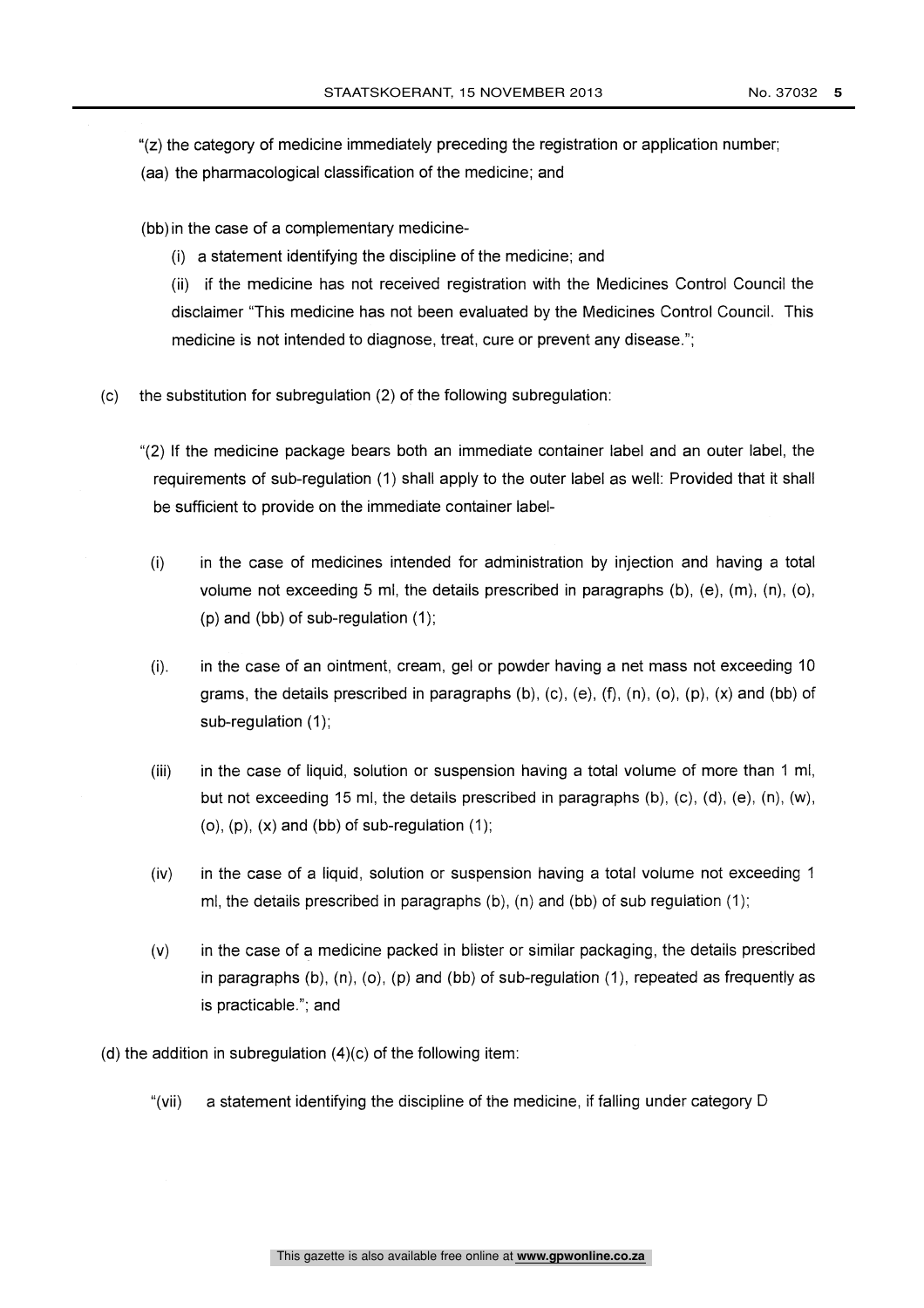- 6. Regulation 9 of the Regulations is hereby amended by
- (a) the substitution for paragraphs (h) and (I) in subregulation (1) of the following paragraphs:
	- "(h) Warnings and special precautions
	- (I) Side effects;"; and
- (b) addition in subregulation (1) of the following paragraphs:
	- " $(t)$  in the case of a complementary medicine-
		- (i) a statement identifying the discipline of the medicine; and

(ii) if the medicine has not received registration with the Medicines Control Council the disclaimer "This medicine has not been evaluated by the Medicines Control Council. This medicine is not intended to diagnose, treat, cure or prevent any disease.".

# Amendment of Regulation 10

- 7. Regulation 10 of the Regulations is hereby amended by-
- (a) the substitution for item (ii) in subregulation (1) of the following item:
	- "(ii) precautions and warnings;";
- (b) the substitution for item  $(v)$  in subregulation (1) of the following item:

"(v) the following general statement:

Always tell your health care professional if you are taking any other medicine.

If you are pregnant or breast feeding your baby please consult your doctor, pharmacist or other health care professional for advice before taking this medicine.";

(c) the substitution in subregulation (1) for paragraph (g) of the following paragraph:

" (g) side effects, including the following general statement:

Not all side-effects reported for this medicine are included in this leaflet. Should your general health worsen or if you experience any untoward effects while taking this medicine, please consult your doctor, pharmacist or other health care professional for advice;";

- (d) the addition of the following paragraphs in subregulation (1)
	- " $(n)$  in the case of a complementary medicine-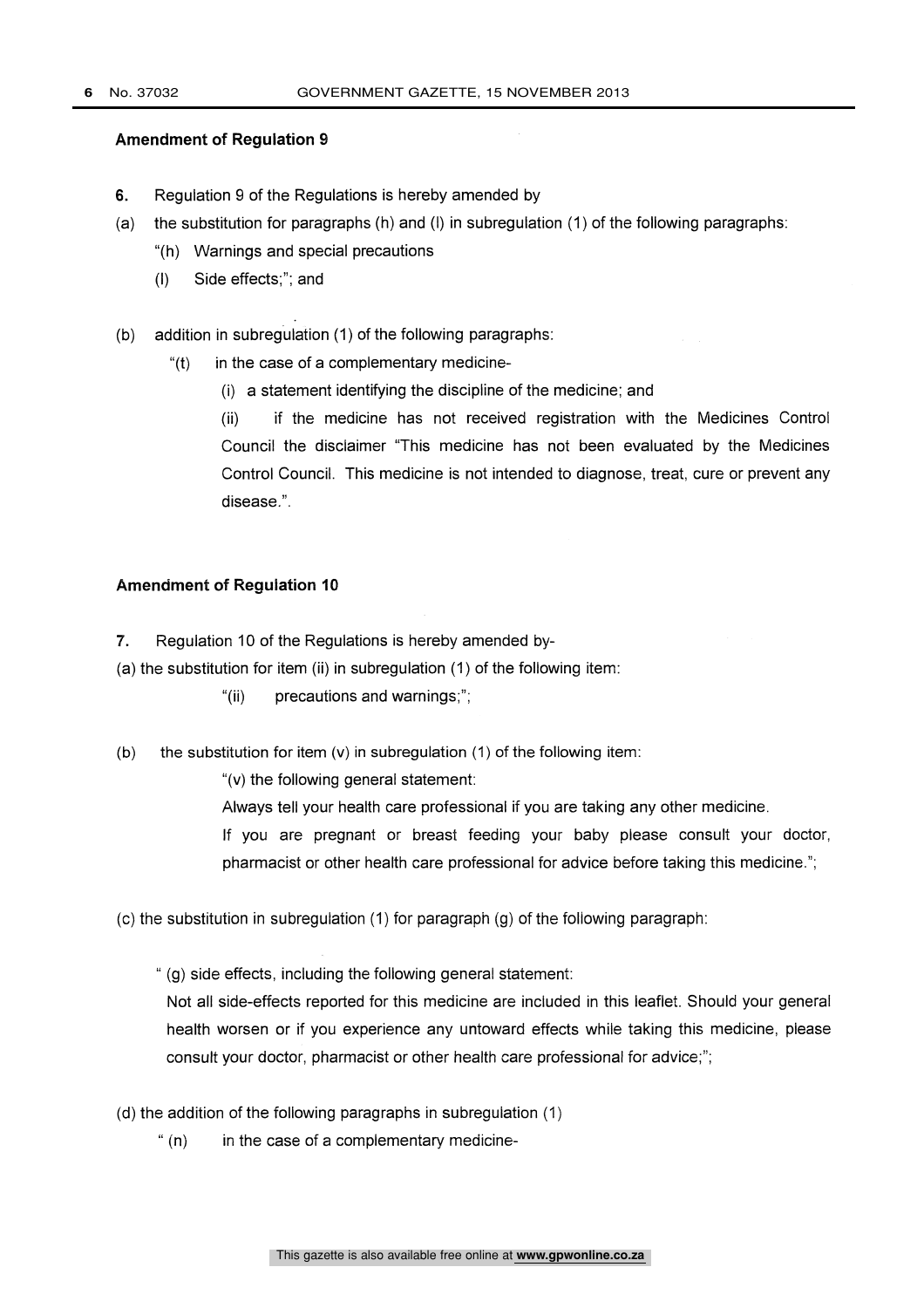(i) a statement identifying the discipline of the medicine; and

(ii) if the medicine has not received registration with the Medicines Control Council the disclaimer "This medicine has not been evaluated by the Medicines Control Council. This medicine is not intended to diagnose, treat, cure or prevent any disease.".

# Amendment of Regulation 11

8. Regulation 11 of the Regulations is hereby amended by the substitution for subregulation (4) of the following subregulation:

> "(4) The manufacturer or wholesaler shall keep a record at the business address, of Schedule 2, 3, 4 and 5 medicines and substances in the form of invoices that will reflect.".

### Amendment of Regulation 12

9. Regulation 12 of the Regulations is hereby amended by the substitution for paragraphs (c) and (d) in subsection (1) of the following paragraphs:

- "(c) King Shaka International Airport or Durban harbour;
- (d) OR Tambo International Airport. ".

## Amendment of Regulation 16

10. Regulation 16 of the Regulations is hereby amended by the substitution for subregulation (1) of the following subregulation:

"(1) Notwithstanding regulation 12 and subject to subregulation (3) any person entering the Republic may be in possession, for personal medicinal use, of a quantity of a Schedule, 3, 4, 5 or 6 substance, which shall not exceed a quantity required for use for a period of three months.".

# Amendment of Regulation 18

- 11. Regulation 18 of the Regulations is hereby amended by-
	- (a) the substitution for subregulation (1) of the following subregulation: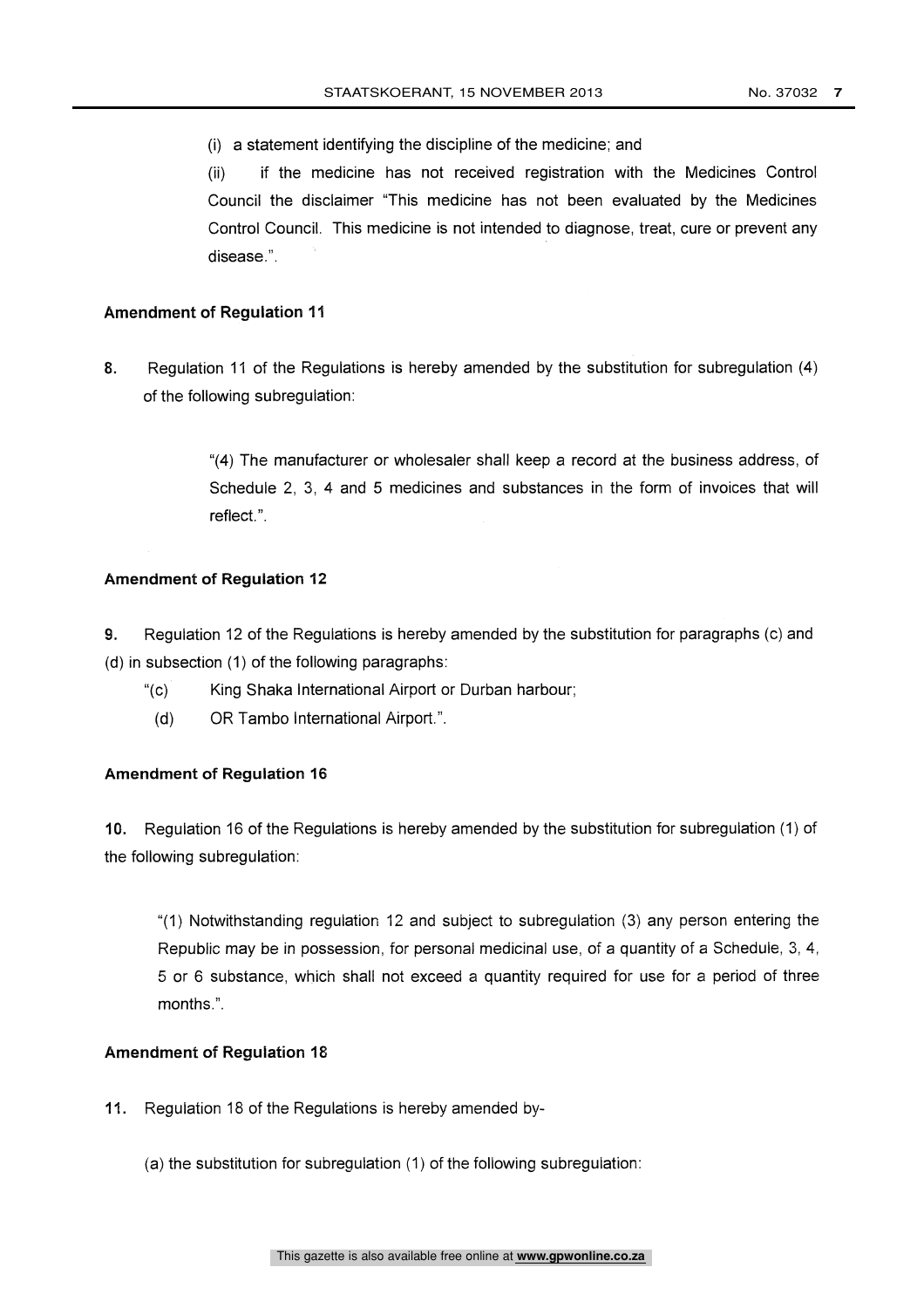$(1)$  As contemplated in section 22C(1) of the Act, a medical practitioner, dentist or any other person registered in terms of the Health Professions Act, 1974 (Act No. 56 of 1974), practitioner or nurse desiring to dispense or compound and dispense medicines shall apply to the Director-General for a licence to dispense or compound and dispense medicines within his or her scope of practice."; and

(b) the addition in subregulation (3) of the following paragraph:

" (j) the scope of practice of the applicant applying for the licence.".

### Amendment of regulation 22

12. Regulation 22 of the Regulations is hereby amended by the substitution in subregulation (5)(b) for item (vi) of the following item:

" (vi) category, pharmacological classification, and a statement identifying the discipline if falling under category D;".

#### Amendment of Regulation 23

- 13. Regulation 23 of the Regulations is hereby amended by the addition of the following paragraphs:
	- $"$ (k) category of the medicine;
	- (I) pharmacological classification of the medicine; and
	- $(m)$ a statement identifying the discipline of the medicine, if falling under category D.".

### Amendment of Regulation 25

- 14. Regulation 25 of the Regulations is hereby amended by-
	- (a) the addition in subregulation (1) of the following paragraph:

" (d) Category  $D =$  Complementary medicines intended for use in humans and animals which are, without further manipulation, ready for administration, including packaged preparations where only a vehicle is added to the effective medicine.";

(b) the substitution for the first sentence of subsection (2) of the following sentence: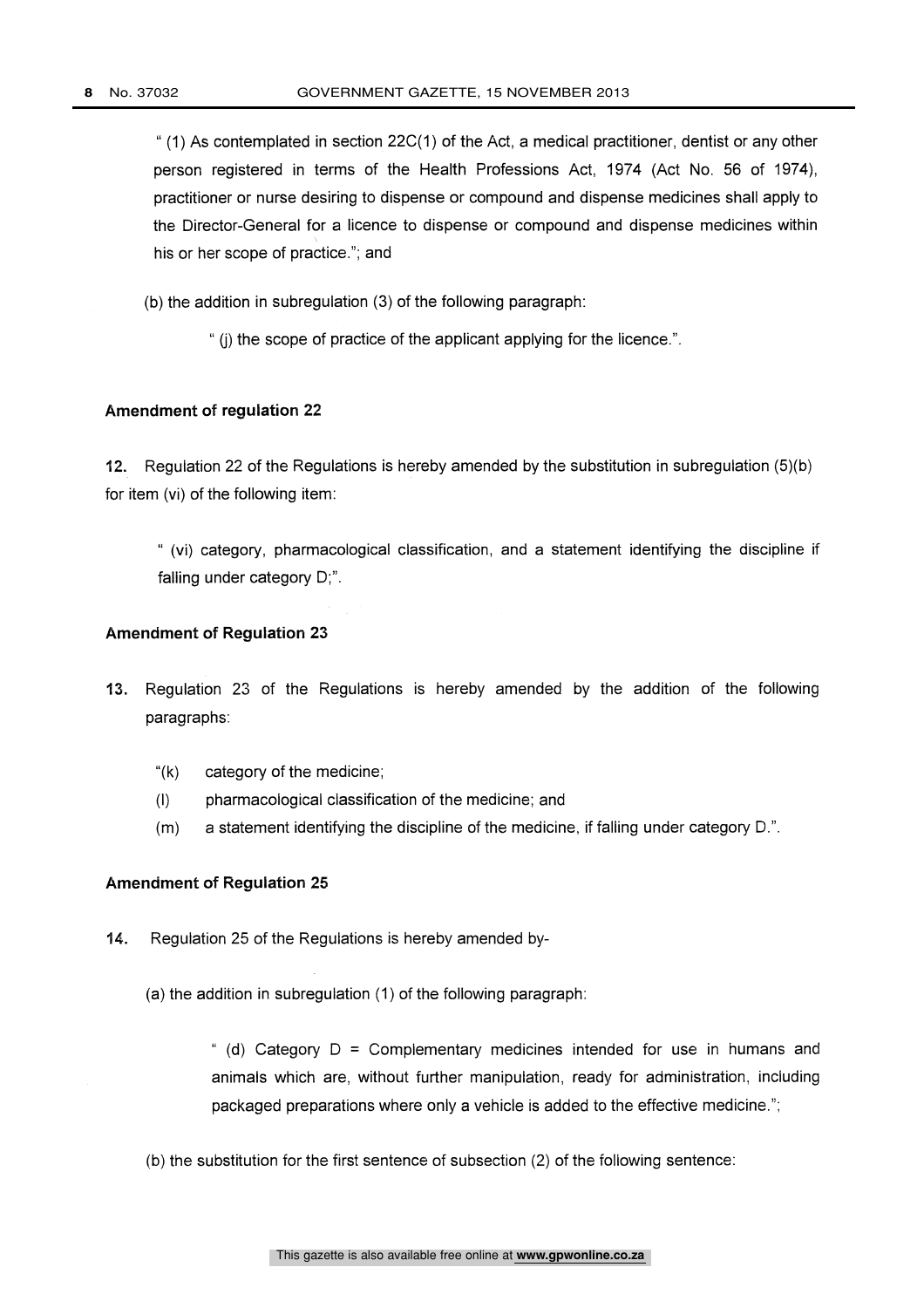"(2) Medicines in categories A and D (human complementary medicines) are subdivided into the following pharmacological classifications:"; and

(c) the substitution for subregulation (3) of the following subregulation:

"(3) Medicines in categories C and D (veterinary complementary medicines) are subdivided into the following pharmacological classifications:".

#### Insertion of Regulation 25A

15. The following heading and regulation are inserted after regulation 25:

# " DISCIPLINES OF COMPLEMENTARY MEDICINES

25A. Medicines in category D are subdivided into such disciplines as may be determined by the Council after consultation with the Allied Health Professions Council of South Africa.".

#### Amendment of Regulation 26

16. The following regulations is hereby substituted for regulation 26 of the regulations:

"26. A certificate of registration substantially in the form shown below shall be issued by the Council in terms of section 15(3) after a medicine has been registered:

# MEDICINES AND RELATED SUBSTANCES ACT 1965, (ACT 101 OF 1965): MEDICINE REGISTRATION CERTIFICATE

It is hereby certified that registration of the medicine described below has been approved by the Council in terms of Section 15(3)(a) of the Medicines and Related Substances Act, 1965 (Act No. 101 of 1965), subject to the conditions indicated.

1. Proprietary name

2. Registration number

3. Approved name of every active ingredient and quantities thereof per dosage unit or per suitable mass or volume or unit of the medicine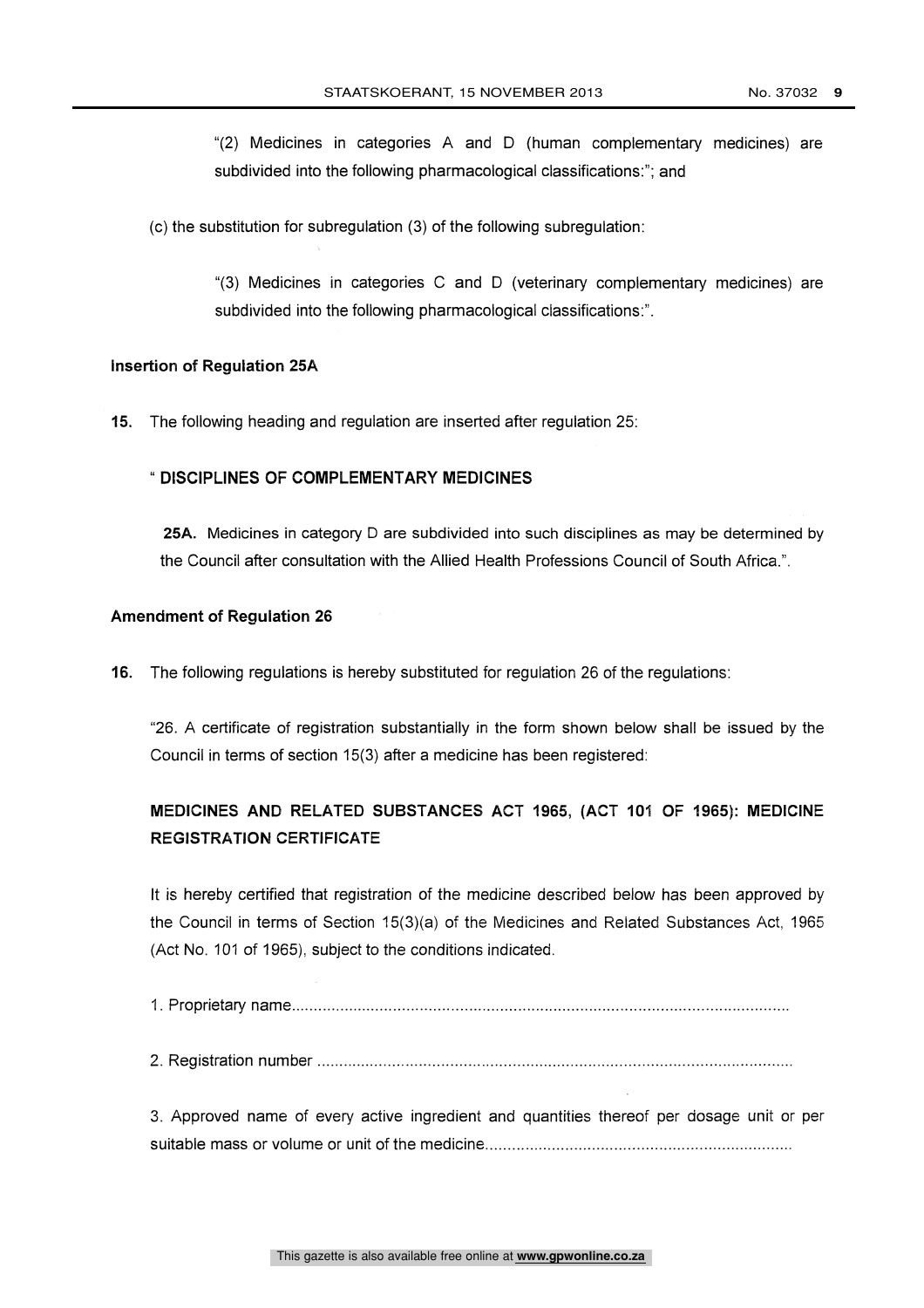| 7. Name and address of the manufacturer and the manufacturing facility |
|------------------------------------------------------------------------|
|                                                                        |
|                                                                        |
|                                                                        |
|                                                                        |
|                                                                        |
|                                                                        |
| Registrar                                                              |
|                                                                        |

17. Regulation 28 of the Regulations is hereby amended by the substitution in subregulation (1) for paragraph (f) of the following paragraph:

"(f) the strength of the dosage form and the quantity of the medicine to be supplied: Provided that in the case of Schedule 6 substances the quantity to be supplied shall be expressed in figures as well as in words: Provided further that where the prescriber has failed to express the quantity in figures as well as in words, the medical practitioner, dentist, veterinarian or pharmacist dispensing the medicine may, after obtaining confirmation from the prescriber, insert the words or figures that have been omitted;".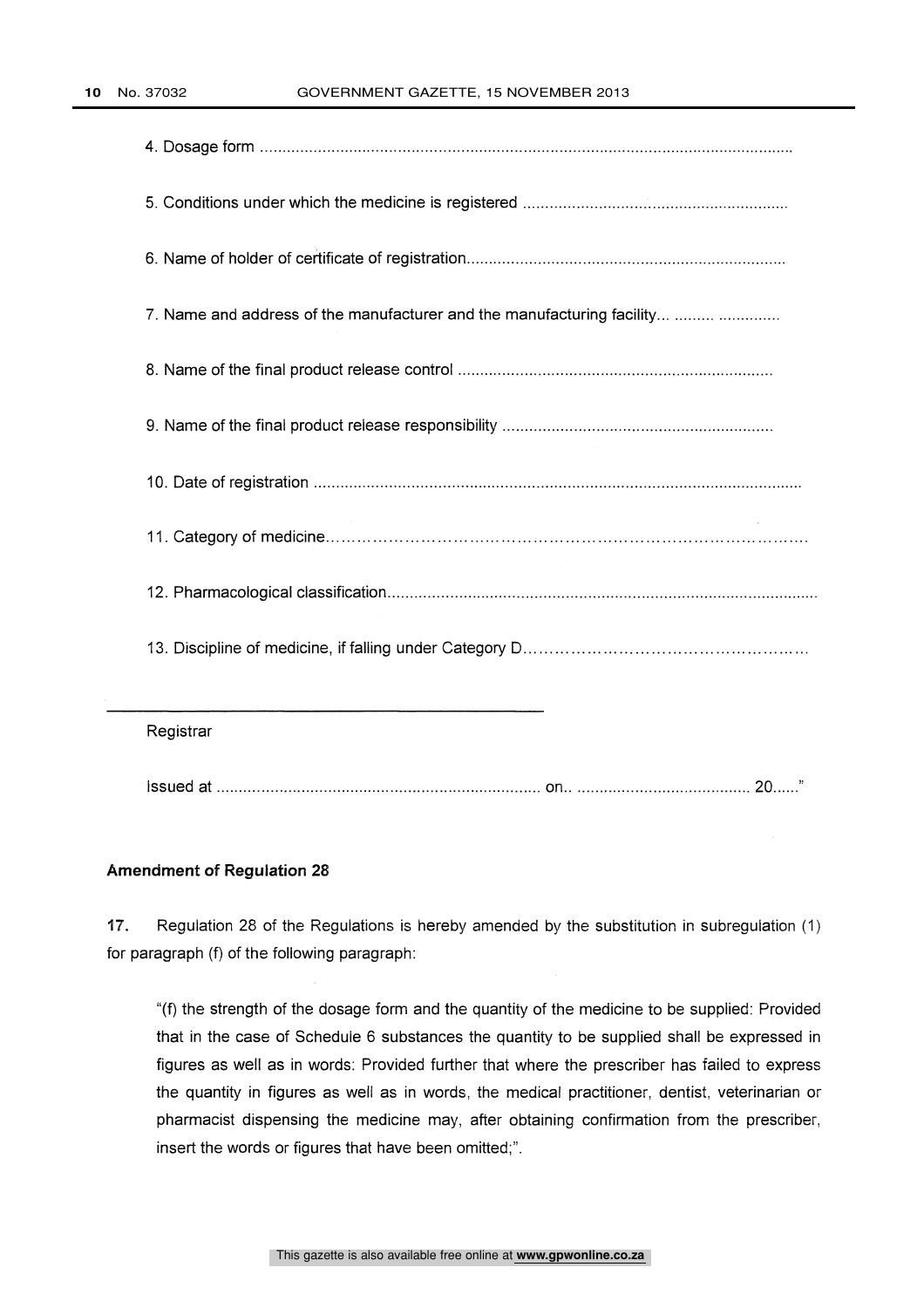18. Regulation 30 of the Regulations is hereby amended by-

(a) the substitution for the heading of the following heading:

"REGISTER OF SPECIFIED SCHEDULE 5 OR 6 MEDICINES"; and

(b) the substitution for subregulation (1) of the following subregulation:

" (1) A person importing, exporting, manufacturing or selling specified Schedule 5 or Schedule 6 medicines or substances shall keep a register of such medicines or substances.".

#### Amendment of Regulation 32

19. Regulation 32 of the Regulations is hereby amended by the substitution for paragraph (c) in subsection (1) of the following paragraph:

(c) is misbranded or adulterated;".

#### Amendment of Regulation 34

20. Regulation 34 of the Regulations is hereby amended by the substitution for the title of the Regulation with the following title:

# "CONDUCT OF CLINICAL TRIALS FOR HUMANS AND ANIMALS".

#### Amendment of Regulation 37

21. Regulation 37 of the Regulations is hereby amended by the substitution for subregulation (2) of the following subregulation:

"Subregulation (1) also applies in the case of unregistered medicine used in terms of section 14(4), 15C, 21 and 36 of the Act.".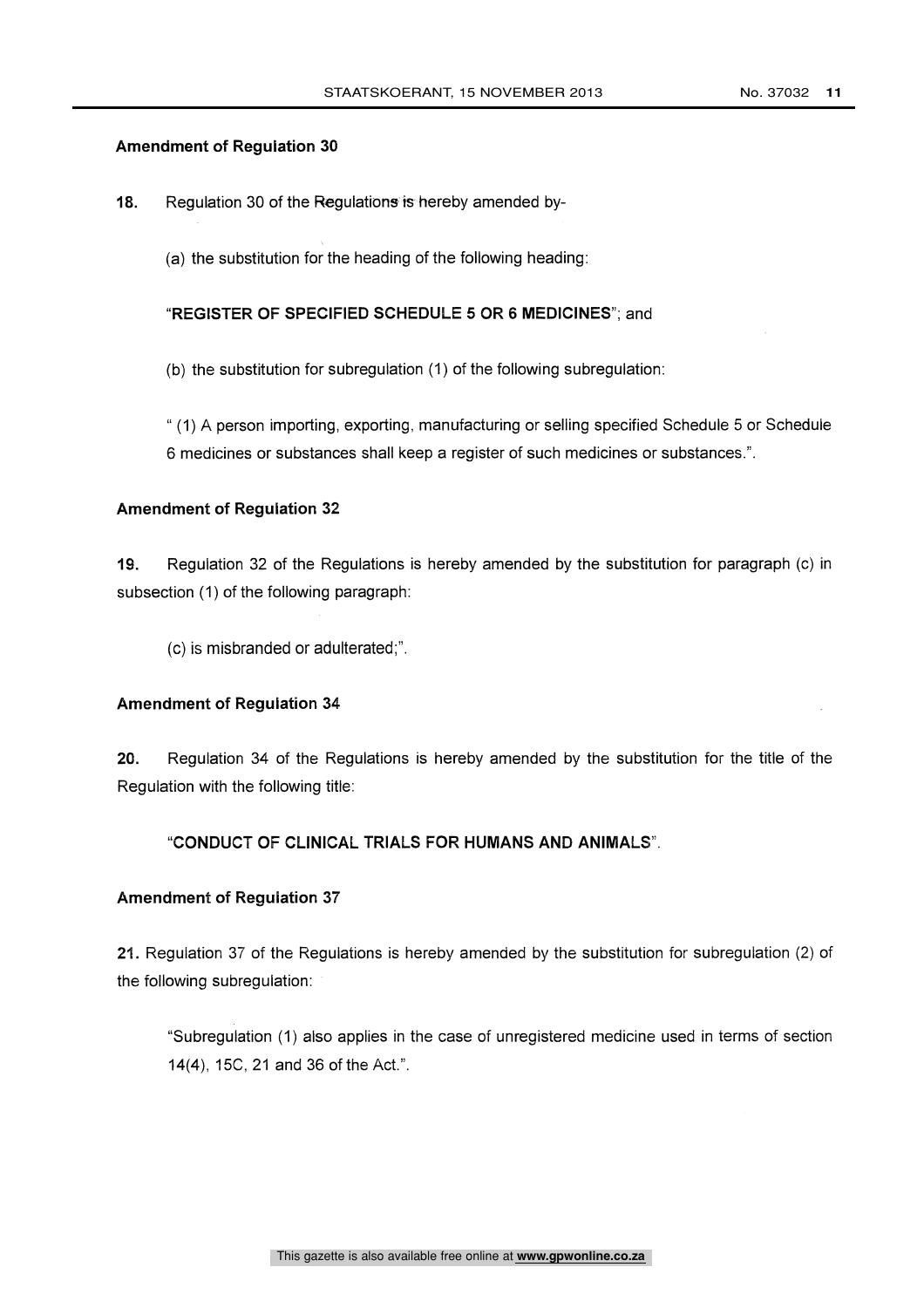22. Regulation 40 of the Regulations is hereby amended by the addition in subregulation (1) of the following paragraph:

- $\degree$ (g) in the case of a complementary medicine-
	- (i) a statement identifying the discipline of the medicine; and
	- (ii) if the medicine has not received registration with the Medicines Control Council the disclaimer "This medicine has not been evaluated by the Medicines Control Council. This medicine is not intended to diagnose, treat, cure or prevent any disease.".

#### Amendment of Regulation 48

- 23. Regulation 48 of the Regulations is hereby amended by-
	- (a) the addition in subregulation (1) of the following paragraphs:
		- "(u) the category of medicine;
		- (v) the pharmacological classification of medicine; and
		- (w) in the case of a complementary medicine-
			- $(i)$ a statement identifying the discipline of the medicine; and
			- $(ii)$ if the medicine has not received registration with the Medicines Control Council the disclaimer "This medicine has not been evaluated by the Medicines Control Council. This medicine is not intended to diagnose, treat, cure or prevent any disease.";

(b) the substitution for subregulation (2) of the following subregulation:

"(2) If the medicine package bears both an immediate container label and an outer label, the requirements of subregulation (1) shall apply to the outer label as well: Provided that it shall be sufficient to give on the immediate container label-

(i) in the case of medicines intended for administration by injection and having a total volume not exceeding 5 ml, the details prescribed in paragraphs (a), (b), (e), (k), (l), (m), (n) and (w) of subregulation  $(1)$ ;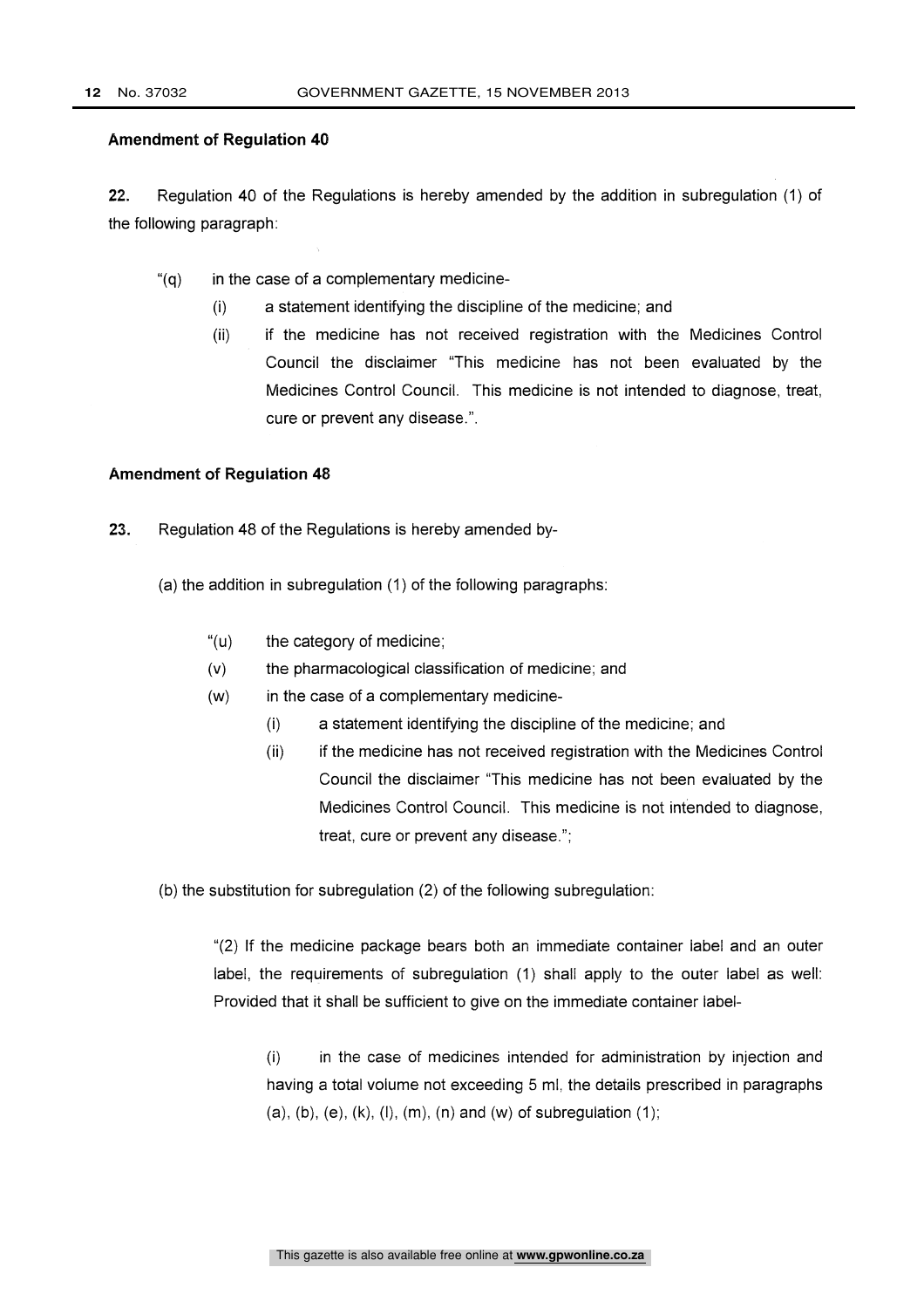(ii) in the case of an ointment, cream, gel or powder having a nett mass not exceeding 10 grams, the details prescribed in paragraphs (a), (b), (c), (e),  $(m)$ ,  $(n)$ ,  $(o)$ , and  $(w)$  of subregulation  $(1)$ ;

(iii). in the case of a liquid, solution or suspension having a total volume more than 1 ml but not exceeding 15 ml, the details prescribed in paragraphs (a), (b), (c), (d), (e), (l), (m), (n), (o), and (w) of subregulation (1);

(iv) in the case of a liquid, solution or suspension having a total volume not exceeding 1 ml, the details prescribed in paragraphs (a), (b), (o), and (w) of subregulation (1);

(v) in the case of a medicine packed in blister or similar packaging, the details prescribed in paragraphs  $(a)$ ,  $(b)$ ,  $(m)$ ,  $(n)$ ,  $(o)$ , and  $(w)$  of subregulation  $(1)$ , repeated as frequently as is practicable."; and

(c) by the addition in subsection  $(4)(c)$  of the following subparagraph:

"(vii) a statement identifying the discipline of the medicine, if falling in category D.".

#### Insertion of Regulations 48A, 48B and 48C

24. The following headings and regulations are inserted after regulation 48:

# "ACQUISITION AND USE OF MEDICINES BY EMERGENCY SERVICES, MASTERS OF SHIPS AND OFFICERS IN CHARGE OF ANY AIRCRAFT

48A. An official in charge of health services at a local government or a medical practitioner designated by such official may, notwithstanding these regulations, on the written request of a person in charge of emergency services, the master of the ship or the officer in charge of an aircraft, authorise the purchase, acquisition, keeping or use of a Schedule 0, Schedule 1, Schedule 2, Schedule 3, Schedule 4, Schedule 5 or Schedule 6 substance: Provided that the quantity shall be reasonable and on condition that such medicine is intended for emergency medicinal use only.

#### USE OF MEDICINES FOR EXHIBITION PURPOSES

48B. A manufacturer, importer, wholesaler, distributor or a person marketing medicines may use a medicine or scheduled substance sample for exhibition purposes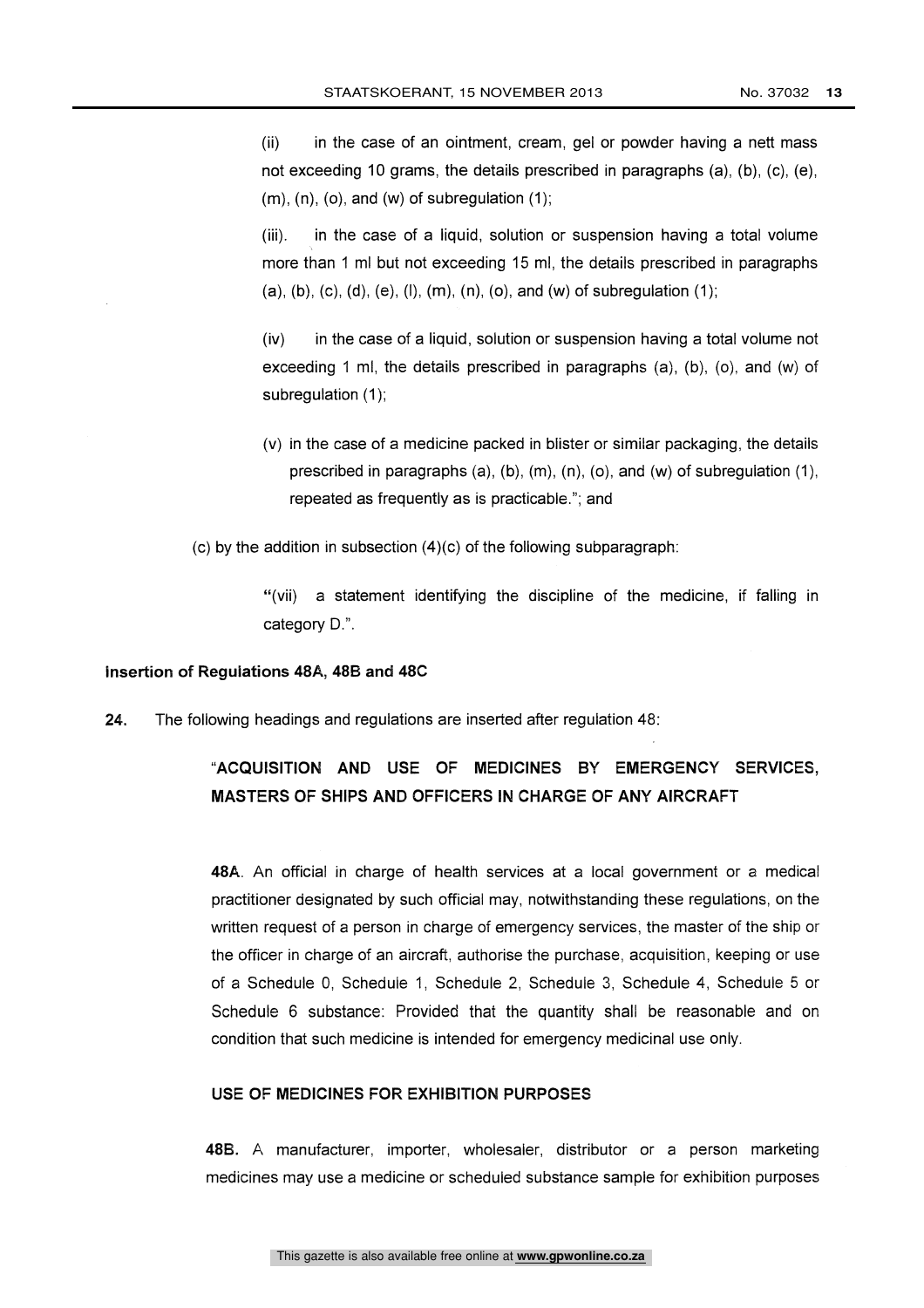or to introduce such medicine or scheduled substance to healthcare providers or the public: Provided that such samples:

(a) are only meant for such exhibition or the launch of such medicine or scheduled substance; and

(b) may not be handed out or given to any healthcare provider or member of the public.".

#### IMPLEMENTATION

48C. (1) Amendments addressing complementary medicines as per Regulation 8 Labelling of medicines intended for administration to humans, Regulation 9 Package inserts for medicines for human use, Regulation 10 Patients information leaflet, Regulation 40 Package insert for Veterinary medicines, Regulation 48 Labelling of veterinary medicines shall come into operation three months from the date of publication of this amendment.

(2) With effect from the date of publication of this notice, the Medicines Control Council has by virtue of powers vested in it by section 14(2) of the Act, by resolution approved by the Minister of Health, determined that-

(a) (i) complementary medicines falling in Category D and in the pharmacological classification 20.2.8 (Antiviral agents), 21.2 (Oral hypoglycaemics), 6 (Cardiac medicines), 26 (Cytostatic agents) are subjected to registration and shall relate to medicines that are available for sale in the Republic on the date on which this notice comes into operation and shall relate also to medicines that become available after the said date.

(ii) applications for registration of such medicines as per sub regulation 2(a)(i)that are available for sale in the Republic on the date on which it comes into operation shall be submitted to the Medicines Control Council within six (6) months of the date of this publication.

(b) (i) complementary medicines falling in Category D and in the pharmacological classification 32.3 (Slimming preparations) and pharmacological classifications 7.1, 21.7 (Male sex hormones), pharmacological classification 21.8 (Female sex hormones) and pharmacological classification 21.9 (androgen-oestrogen combinations) claiming sexual stimulation and sexual dysfunction available for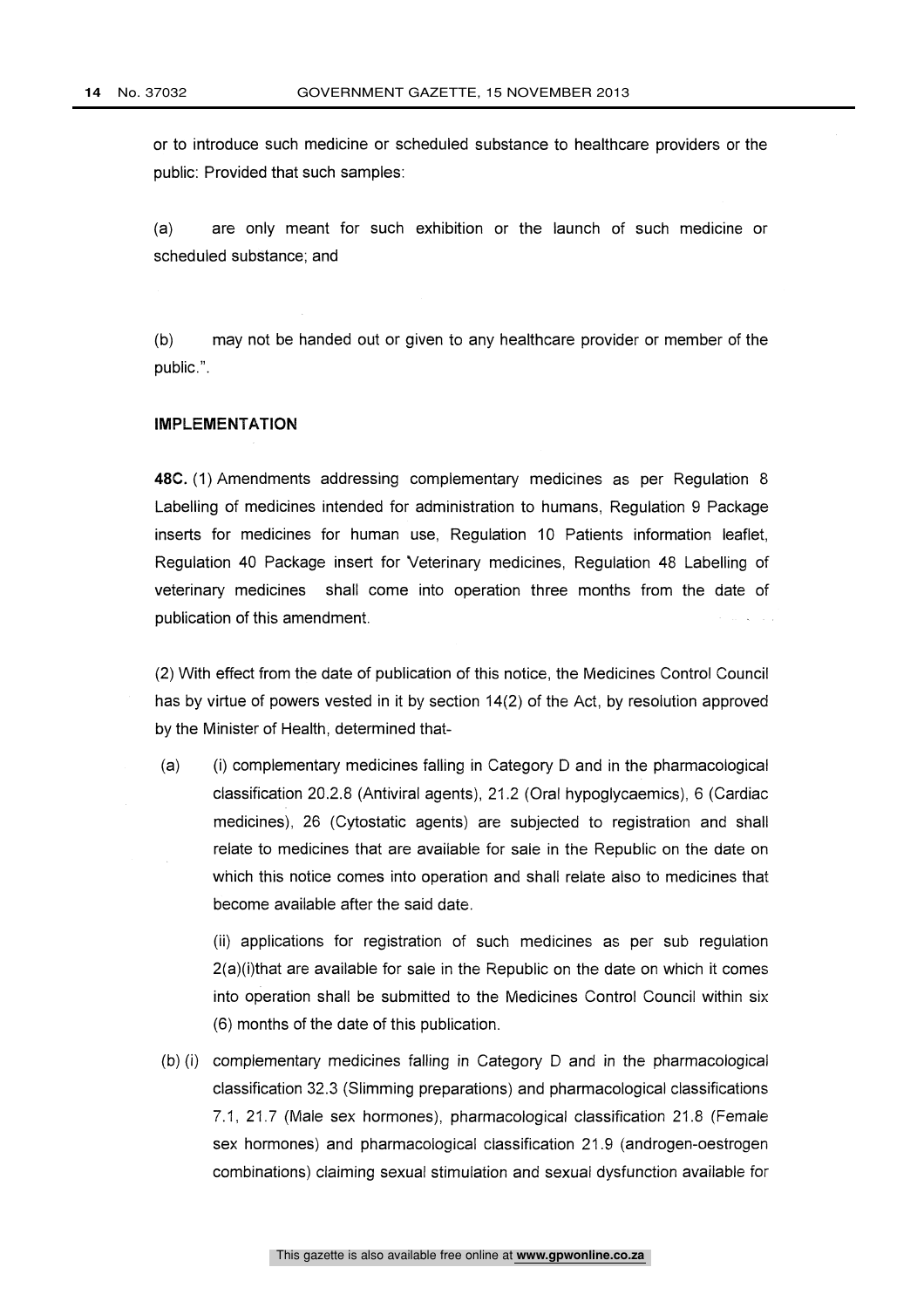sale in the Republic on the date on which it comes into operation shall be subjected to registration within 24 months of the date of this publication.

- $(iii)$  medicines as per sub regulation  $2(b)(i)$  that become available after the said date shall be subjected to registration in terms of the Act.
- (c) (i) complementary medicines falling in Category D and in the pharmacological classification 32.16 (Other) and claiming immune stimulation or expressions of similar connection and medicines falling in pharmacological classification 17 (Medicines acting on muscular system) and pharmacological classification 22 (Vitamins) claiming to be sport supplements and exceeding the upper limit of vitamins and minerals as published by Council that become available after the said date are subjected to registration.

(ii) applications for registration of such medicines as per sub regulation  $2(c)(i)$  that are available for sale in the Republic on the date on which this notice comes into operation shall be submitted to the Medicines Control Council within 30 months of the date of this publication.

 $(d)$  (i) complementary medicines falling in category  $D$  and in all the remaining pharmacological classifications as per Regulation 25(2) and (3) that are available for sale in the Republic on the date of this notice shall come in operation on the date on which it is published which will not be later than December 2019.

(ii) complementary medicines falling in category D and in the pharmacological classifications as per Regulation 25(2) and (3) that become available after the date of publication of this notice shall be subjected to registration as per the provisions of the Act.

**A WAOTSOALEDI MINISTER OF HEALTH** TE:  $\sqrt{9}$   $\sqrt{11}$   $\frac{9}{2}$